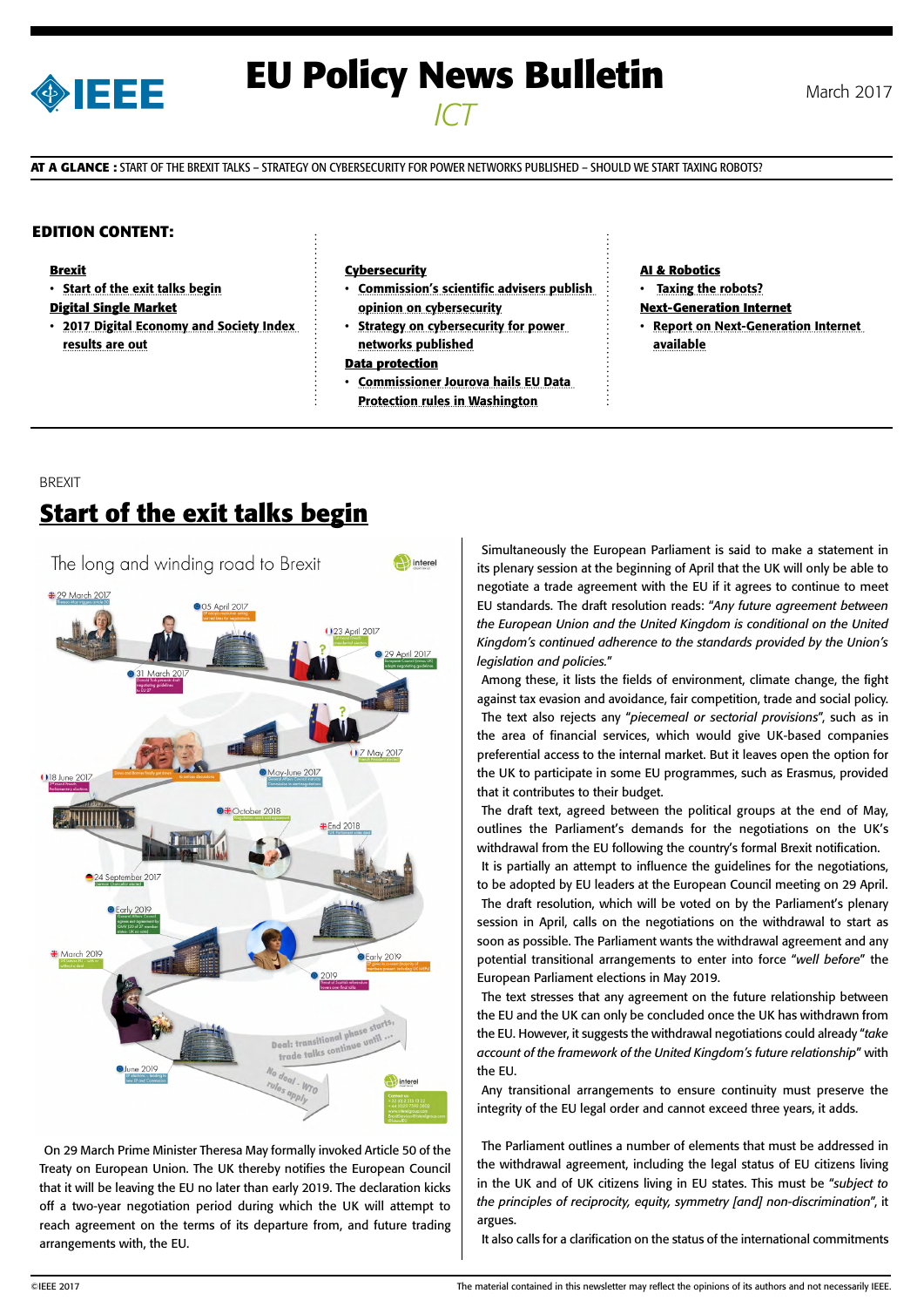### <span id="page-1-0"></span>that the UK has taken on as an EU member.

A country leaving the Union "*cannot enjoy similar benefits as a European Union Member State*"*,* the draft argues, announcing the Parliament's intention to reject "*any agreement that would contradict this*"*.* Finally, it stresses that the UK "*must honour all its legal, financial and budgetary obligations, including commitments under the current multiannual financial framework, falling due up to and after the date of its withdrawal*". **Sources: Interel + Ends Europe**

DIGITAL SINGLE MARKET

## **2017 Digital Economy and Society Index results are out**

Digital Economy and Society Index (DESI) 2017 ranking



This month the European Commission published the results of the 2017 [Digital Economy and Society Index \(DESI\)](https://ec.europa.eu/digital-single-market/en/desi). This tool presents the performance of Member States across a number of areas, from connectivity and digital skills to the digitisation of businesses and public services.

The Digital Economy and Society Index (DESI) is an online tool to measure the progress of EU Member States towards a digital economy and society. It is a composite index that summarises relevant indicators on Europe's digital performance and tracks the evolution of EU Member States in digital competitiveness.

The DESI is composed of five principal policy areas which represent overall more than 30 indicators:

- Connectivity: how widespread, fast and affordable broadband is,
- Human Capital: the digital skills of the population and workforce,
- Use of Internet: the use of online activities from news to banking or shopping,
- Integration of Digital Technology: how businesses integrate key digital technologies, such as e-invoices, cloud services, e-commerce, etc. and Digital Public Services: such as eGovernment.
- Please click [here](https://ec.europa.eu/digital-single-market/en/progress-country) to consult the performances of each of the Member States.

The results will be taken into account as part of the review of the Digital [Single Market strategy](https://ec.europa.eu/commission/priorities/digital-single-market_en) to be unveiled in May 2017.

### **CYBERSECURITY**

## **Commission's scientific advisers publish opinion on cybersecurity**

This month the High Level Group of the Commission's Scientific Advice Mechanism (SAM) published an **[opinion](http://ec.europa.eu/research/sam/pdf/sam_cybersecurity_report.pdf)** on cybersecurity with recommendations to improve online access and safety for people and businesses in the EU. The recommendations touch upon the necessity to make systems more secure, to empower users, to strengthen Europe's cybersecurity industry and improve the coordination on cyber-incidents across Europe.

The opinion also calls for a global cybersecurity governance framework, in which the EU would play a leading role. Commission Vice-President for the Digital Single Market Andrus Ansip, who requested the opinion, said: "*As cyber threats are getting increasingly sophisticated, cyber security is of major importance for the Digital Single Market. Europe's digital economy will only bring benefits to its citizens if they can be sure of its security.*  For example, the Commission is organising today a **roundtable on main** 

[challenges for cyber security in the energy system](https://ec.europa.eu/digital-single-market/en/news/digital-day-side-events)*. The scientific opinion is another important part of our cybersecurity policy and will feed into our work on cyber security in 2017.*"

Carlos Moedas, Commissioner for Research, Science and Innovation, added: "*Citizens need confidence in the Digital Single Market and the opportunities offered by digital technologies for better services and innovation. They need to feel reassured that their privacy is protected when they do business online, to enable growth and new business and at the same time to ensure that fundamental rights and values are protected. This independent scientific opinion provides many valuable insights to help us achieve these goals.*" The SAM was set up in October 2015 to contribute to the quality of EU legislation and complements the existing science advisory structures of the Commission.

**Source: European Commission**

### **Strategy on cybersecurity for power networks published**



The Commission's DG Energy is preparing a strategy on cyber security for the whole energy sector to reinforce and to complement the implementation of Directive on security of Network and

Information Systems (NIS). This Directive was adopted by Parliament and Council in 2016 and is now in its implementation phase by Member States. In order to assist the Commission in overviewing the implementation process, DG Energy launched the Energy Expert Cyber Security Platform (EECSP), which started work in December 2015.

The platform has been given the task by DG Energy to analyse whether the energy sector is sufficiently covered by existing legislation or if there is a need for more action to achieve an effective cyber security.

In a [report](https://ec.europa.eu/energy/sites/ener/files/documents/eecsp_report_final.pdf) published by the EECSP, the group advises to, at a first instance, identify operators of essential services for the energy sector at EU level. This shall be supplemented by a structured risk analysis and risk treatment plan specific for the highly interdependent European energy sector. Finally, it may be completed by the establishment of two parallel frameworks: one that aims to establish acceptable and efficient governance, at the heart of which is regional cooperation on cyber security topics and the other, to allow the controlled and secure disclosure of vulnerabilities and incidents affecting the energy sector in its crucial role which helps to meet the need for effective communication.

**Source: European Commission**

#### DATA PROTECTION

## **Commissioner Jourova hails EU Data Protection rules in Washington**

At the end of the month, Vera Jourova, Commissioner for Justice, held a speech at the Center for Strategic and International Studies in Washington on the topics of transatlantic data flows and the protection of personal data. In her introductory remarks, the Commissioner reminded the participants that the "*European Union and the United States are united in their resolve to defend our free societies against crime and terrorism. This is why our transatlantic dialogue on these issues is so important.*"

One of the achievements in the EU-U.S. relations the Commissioner